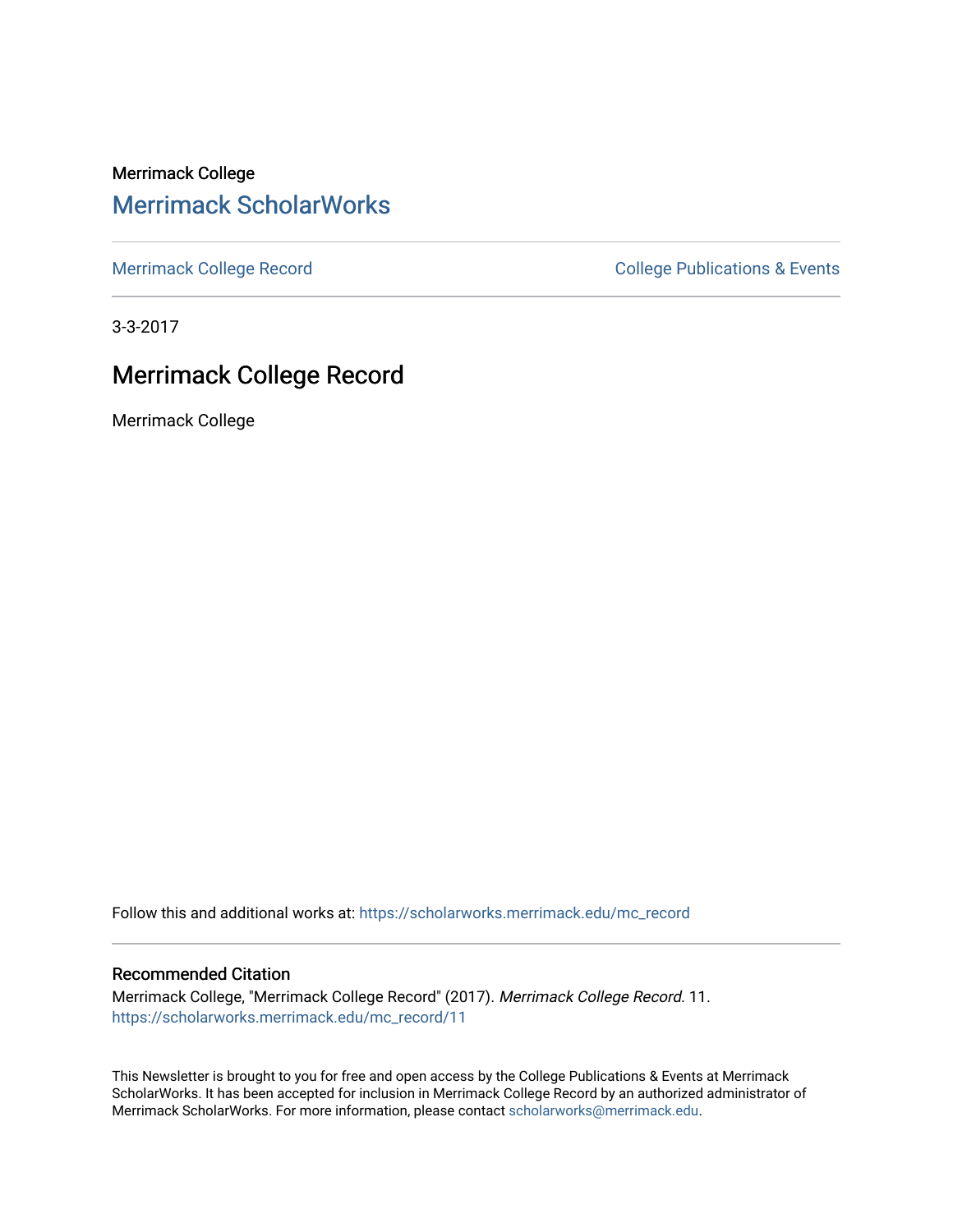

# **MARCH 3, 2017** MERRIMACK COLLEGE  $\mathsf{RECOP}$

www.merrimack.edu



*Father Raymond Dlugos, O.S.A., leads an Ash Wednesday service March 1 in Our Mother of Good Counsel Chapel in Austin Hall.*

### **Lenten Season Filled With Activities**

The Merrimack community and Christians around the globe have begun observing the Season of Lent, a 40-day period for penance suggested by Christ's 40 days in the desert.

The primary theme of this year's campus celebration, "From Broken to Whole," was chosen to reflect on the world's brokenness and its need for healing and restoration to wholeness, officials said.

"This is a time for each Christian to

renew and deepen his or her commitment in faith, to allow God's grace to transform them into the likeness of Christ," said Father Raymond Dlugos, Merrimack's vice president for mission and student affairs. "We do this through the action of repentance, or turning around, so we can allow God's love and mercy to challenge us, change us and so save us from all that keeps us from fully giving ourselves away

## **Three Journalists Awarded 2017 Goldziher Prize**

Three prominent journalists have been named winners of Merrimack's coveted Goldziher Prize for their coverage of the lives and struggles of American Muslims.

Filmmaker Joshua Seftel and print journalists Samuel Freedman and Robin Wright will share the \$25,000 prize, given by Merrimack's Center for the Study of Jewish-Christian-Muslim Relations in collaboration with the William and Mary Greve Foundation. The three will be honored at an awards ceremony May 3 at the National Press Club in Washington, D.C.

"The Goldziher Prize recognizes and supports interfaith scholarship and activism," said Joseph Kelley, director of the Center for the Study of Jewish-Christian-Muslim Relations. "It has become ever-more important to celebrate journalists who cover the contributions of and challenges facing American Muslims."

Seftel, an award-winning filmmaker and director whose productions have covered such issues as Romanian orphans and the rights of senior citizens, was honored for "The Secret Lives of American *Continued on Page 3 Continued on Page 3*

#### **Cohen Honored for Her Work in Fighting Obesity in Children**

Assistant Professor of Health Sciences Juliana Cohen has been named a fellow at the Obesity Society, the leading scientific organization dedicated to the study of obesity.

The appointment, which recognizes exemplary contributions to the field of obesity research, treatment and prevention, is one of the highest honors awarded by the society.

Cohen was cited for her ongoing research and publications on child nutrition, especially in economically vulnerable populations.

"It is truly rewarding to know that my research is making a difference in people's lives, and that experts in the field are taking note of my contributions," said Cohen, a member of the society since 2012.

Cohen's contributions will be highlighted on the organization's website (obesity.org) and through its weekly e-newsletter.

Cohen is a graduate of Emory University and holds a Master of Science in society, human development and health, and a Doctor of Science in nutrition, both from Harvard's T.H. Chan School of Public Health. Her teaching and research interests include community-based interventions; nutrition; health promotion; child/adolescent health and development; and health disparities.



*Juliana Cohen*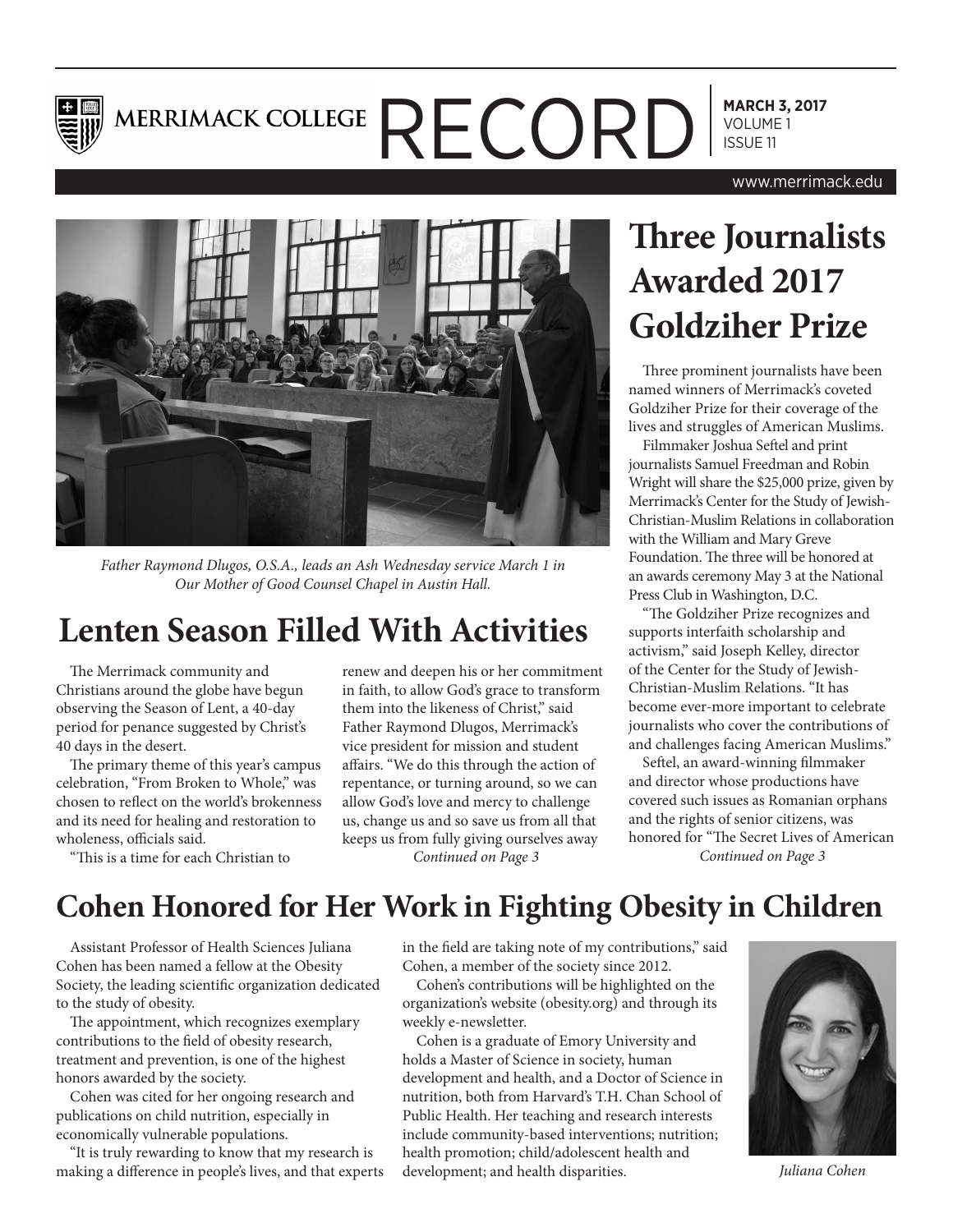## **Employees Asked to Volunteer Time at Commencement**

Each year, hundreds of Merrimack students proudly join the ranks of college alumni when they receive their degrees in front of family and friends during commencement weekend.

But it is the participation of the entire college community — faculty, administrators and staff — who make the weekend especially memorable and meaningful for the newly minted graduates.

Therefore, all employees are asked to consider volunteering their time during commencement weekend. Managers have been asked to make the appropriate arrangements to accomplish this.

The greatest participation is needed at the undergraduate commencement ceremony on Sunday, May 21. Assistance is also need at the graduate ceremony on May 19 and the honors convocation on May 20. But there are many other ways and events in which each person at Merrimack can make a difference.

Visit bit.ly/mack-volunteer to sign up for your part in the success of commencement weekend.





*Jodi Rachins, right, and Moriah Gross review the new accessibility website.*

## **New Accessibility Website Launched**

The Accessibility Services Office has launched a new website that will serve as a clearinghouse of information about disabilities and accommodations on campus. The site can be found at merrimack.edu/accessibility.

"Our goal was to increase our visibility and create a one-stop place where members of the Merrimack community could get at least some of the answers to their questions about accessibility issues," Director of Accessibility Services Jodi Rachins said.

The Accessibility Services Office works with students, prospective students and other campus departments, including

the Hamel Health and Counseling Center, residence life, and the police department, to ensure that students with documented disabilities have full access to campus life and educational opportunities, both inside and outside the classroom. Services can range from note-taking assistance and additional testing time to accommodations in housing and parking.

Rachins and graduate fellow Moriah Gross spent months building the website with the assistance of Director of Web Services Stacie Bowman. They said the site has received positive reviews, with visitors praising its clarity and organization.

## **IT'S ACADEMIC**

#### Faculty Reminded to File Early Alert Forms

The Academic Success Center reminds faculty to file an Early Alert referral for students who are having significant academic trouble such as failing grades, excessive absenteeism or missing work assignments.

The form contains a checkbox to

signify that no students are in need of being referred for assistance.

Form can either be completed online (bit.ly/alert-online) or printed out (bit.ly/alert-print) and returned to the Academic Success Center via email (viscontiam@merrimack.edu) or in person.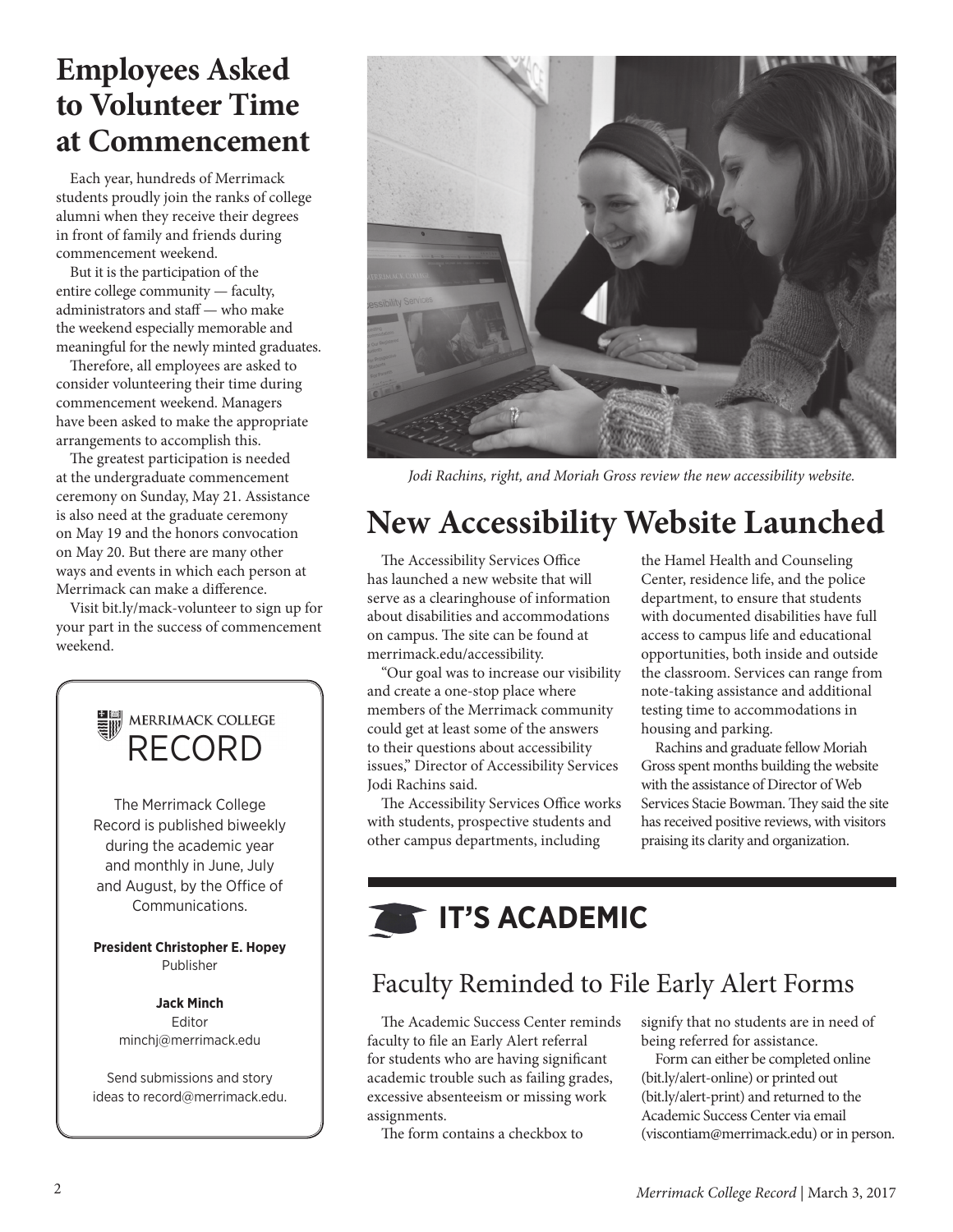## **Merrimack Expands Educational Assistance Benefits**

Employees are Merrimack's most important and valuable resource, and the college is committed to providing educational opportunities to those looking to advance academic enrichment and professional development.

Merrimack remains sensitive to the influence that tuition has financially on members of this community and has expanded its tuition-assistance benefits to limit financial impact on employees and their dependents.

Therefore, President Hopey and members of the executive leadership group have announced a revised and expanded educational assistance benefits policy to assist employees and their dependents. The policy is retroactive to Jan. 19, 2017.

"Finding opportunities for all members of our community to develop their powers, abilities and talents is who we are as an institution," Hopey said. "After careful consideration and responsible budgeting, I am proud that we can offer these expanded benefits to deliver on our values."

Under the expanded policy, the length of service schedule has been eliminated and replaced with a 90-day holding period that will allow employees and their dependents to begin their course

work much faster than in recent years. In addition, dependents of full-time employees are now eligible for 50 percent graduate and professional-education tuition reemission — a new benefit added to the policy.

Merrimack provides tuition remission to eligible full-time and part-time employees. Eligibility guidelines under the new policy are as follows:

- Full-time administrators, staff, faculty and coaches (defined as working a minimum of 35 hours per week during the academic or fiscal year), who have been employed for a minimum of 90 days, are eligible for 100 percent tuition remission for up to three undergraduate, graduate or professional-education courses per semester or term.
- Dependents of full-time employees who have been employed a minimum of 90 days are eligible for 100 percent undergraduate tuition remission and 50 percent graduate and professional-education tuition remission upon the effective date of this policy. The course must begin after the employee's hire date (no retroactive application).
- Part-time administrators, staff and coaches (defined as working a minimum of 20 hours per week during the academic or fiscal year or season), who have been employed for a minimum of 90 days, are eligible for 100 percent tuition remission for up to three undergraduate courses per semester or term. Those who have been employed a minimum of 90 days are eligible following the effective date of this policy. The course must begin after the employee's hire date (no retroactive application).
- Dependents of part-time administrators, staff and coaches who have been employed a minimum of 90 days are eligible for 50 percent undergraduate tuition remission following the effective date of this policy. The course must begin after the employee's hire date (no retroactive application).
- Retirees who are age 55 or older, and who have completed 10 years of continuous service as a full-time faculty, administrator, staff member or coach may receive 100 percent tuition *Continued on Page 4*

## **Lecture Series, Other Events Highlight Lenten Season**

*Continued from Page 1*

in love to God and our neighbor."

The three pillars of Lent — prayer, fasting and almsgiving — are meant to facilitate our openness to God working within us, Father Dlugos added.

Merrimack will celebrate the Lenten season with a series of events through Good Friday on April 7.

The Grace J. Palmisano Center for Campus Ministry will sponsor a weekly discussion series each Thursday during Lent from 4 to 5:30 p.m. in the Sanctuary Coffeehouse. The sessions will be led by faculty members or an outside guest, and a simple Lenten supper of soup and bread will be served to those who participate.

The following themes will be explored:

- **• March 9:** "On Broken Religion," with Mark Allman, associate dean of liberal arts and professor of religious and theological studies.
- **• March 23:** Reflection and discussion led by representatives from Catholic Relief Services.
- **• March 30:** "A Nun and an Atheist in Conversation," with Sister Jeanmarie Gribaudo, SSJ, STD, professor of religious and theological studies, and Michael Mascolo, director of the Compass program and professor of psychology.
- **• April 6:** "When Finance Is Broken," with by Ana Silva, associate professor of accounting and finance.

In addition to the Thursday discussion series, other campus organizations will sponsor opportunities for reflection,

prayer and action during the Lenten season. They include:

- **• March 3-5:** Merrimack Outreach Experience.
- **• March 11-18:** Alternative Spring Break service trips to New Orleans; San Diego; Pine Ridge, South Dakota; Nicaragua; Almost Heaven, Nazareth Farm and Wheeling, West Virginia; and Baltimore.
- **• March 24-26:** Restless Hearts retreat.
- **• March 27:** Lenten concert and readings by the Merrimack Scholars, 7 p.m., Rogers Center for the Arts. Sponsored by Campus Ministry.
- **• April 7:** Relay for Life, 6 p.m. to 6 a.m., Lawler Rink. With special guest speaker and champion gymnast Aly Raisman.